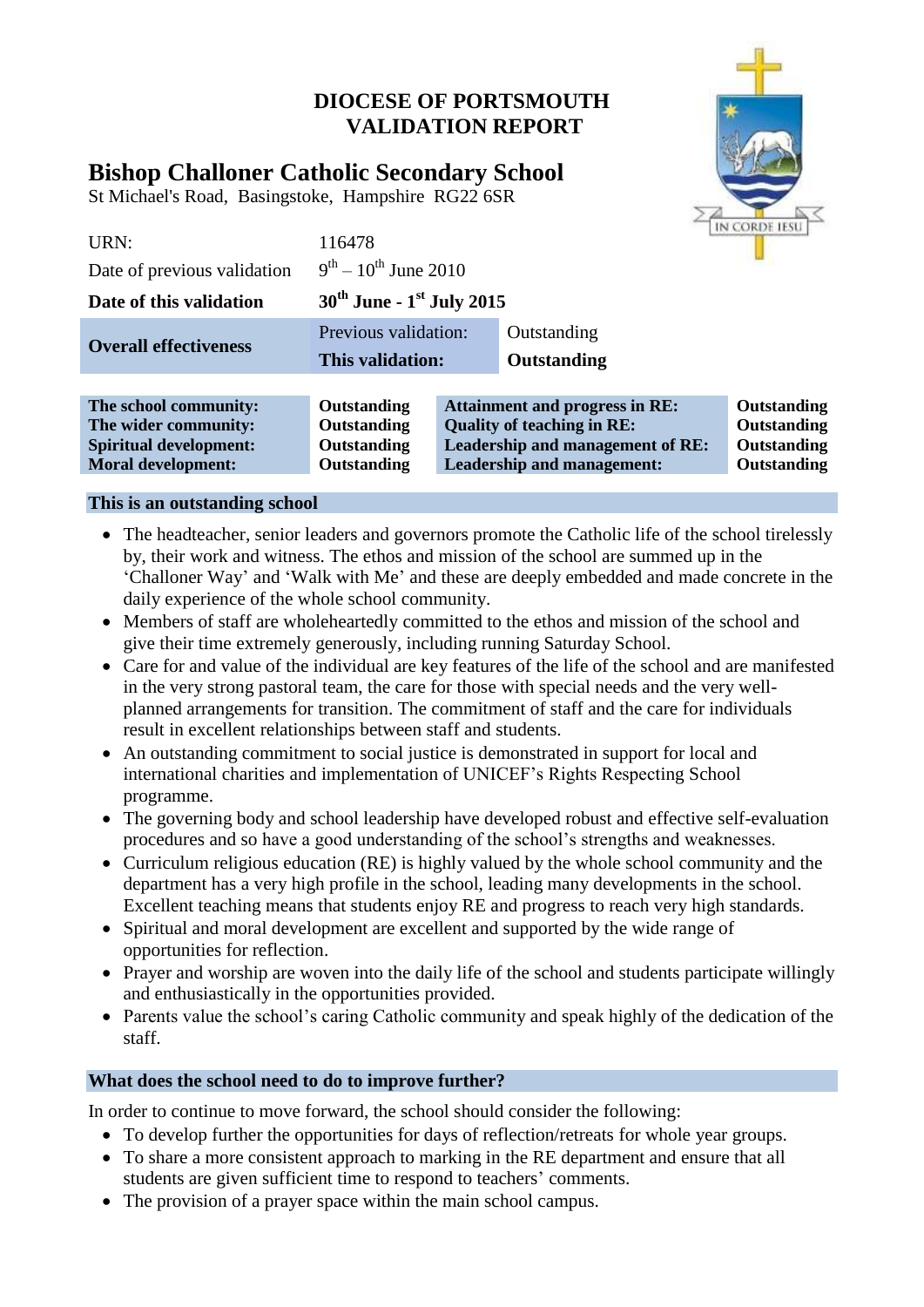#### **Full Report**

#### **The school as a Catholic community**

| The school community: |
|-----------------------|
| The wider community:  |

#### **Outstanding Outstanding**

- The ethos of the school fosters positive relationships and a respect for individual difference. Students feel safe and are encouraged to be themselves.
- The 'Challoner Way' is manifest throughout the school. All members of the school refer to it and model it in practice. It informs the daily life of the school.
- Staff give freely of their time and talents in support of their students, who respond positively to this generosity. Parents are also very positive about the school and value the efforts staff make on behalf of their children.
- Transition arrangements are well-developed and the needs of individual children are thoroughly researched and disseminated with appropriate provision made for those with special needs. Staff and students are helped to understand the school's ethos and mission, through a well-planned process of induction.
- Students are encouraged to achieve all that they can, personally and academically. Achievements are recognised and celebrated in a number of ways, including the use of colours badges, which the students are pleased to receive and wear with pride.
- Strong links exist with the local Catholic primary schools, with a strong and effective cluster group enriching the provision of Catholic education in the area. There is a close relationship between the school and the local parish. This is facilitated by the proximity of the parish church and the willingness of parish clergy to involve themselves in the life of the school.
- The school has a history of promoting social justice and supports a range of charities each year, raising substantial amounts of money. The link with a school in Bamenda is growing stronger every year and encourages an understanding of solidarity and promoting the common good. This is further illustrated by the award of a bronze UNICEF award as a Rights Respecting School.
- The school is an active member of the diocesan family of schools and a number of members of staff contribute significantly to diocesan initiatives.

#### **Curriculum religious education**

| Attainment and progress:         | <b>Outstanding</b> |
|----------------------------------|--------------------|
| Quality of teaching:             | <b>Outstanding</b> |
| Leadership and management of RE: | Outstanding        |

- Curriculum RE is highly prized by the leaders and governors of the school; it is enjoyed and valued by the pupils and parents speak highly of the curriculum and teachers.
- The head of RE and her team work tirelessly to promote the highest possible standards. There are robust monitoring procedures and detailed plans for improvement.
- Attainment at GCSE has been well above the national average consistently over the last four years and the percentage of students achieving top grades at GCSE has been significantly above the national average for the last three years. The vast majority of groups of students in both key stages, including those supported by the pupil premium, make good progress and effective interventions are put in place to help vulnerable students to keep up.
- Students thoroughly enjoy RE and the very warm relationships between students and staff make a significant contribution to learning. Students particularly appreciate the many openings for debate and discussion of different points of view. They also value the broad range of opportunities for learning outside the classroom provided by the department, including the extensive programme of educational visits.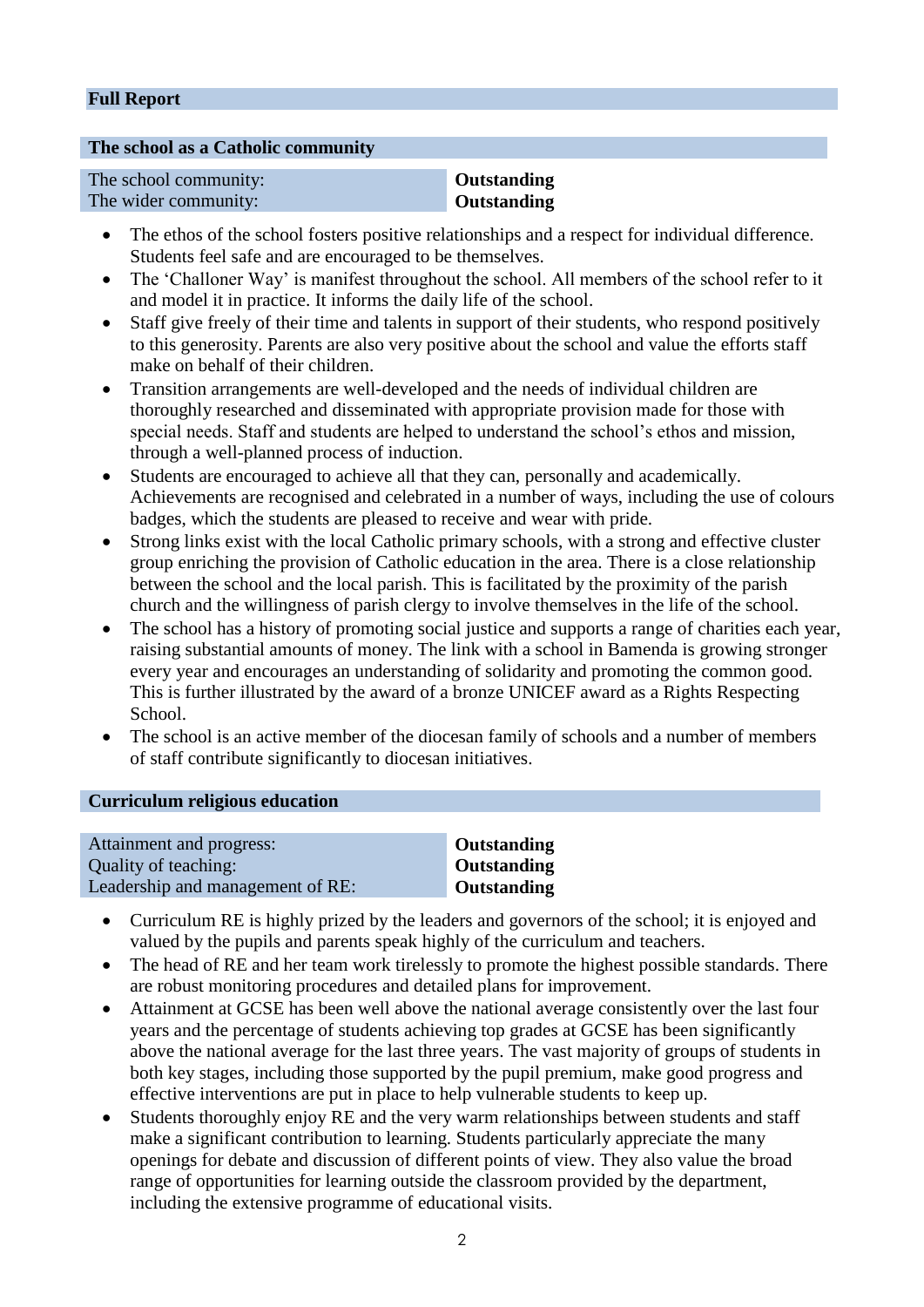- Teachers have excellent subject knowledge, lessons are planned well and technology is used imaginatively, for example, the RE Twitter account, and all teaching is at least good, with the majority outstanding.
- Marking is affirming and often includes suggestions of how students can improve work; however, students do not always appear to have time to follow up their teachers' suggestions.

#### **Spiritual and moral development**

| Spiritual development: | Outstanding |
|------------------------|-------------|
| Moral development:     | Outstanding |

- There is a clear emphasis on developing relationships with God and neighbour. Students are encouraged to recognise their own worth and the worth of others.
- The liturgical life of the school is well-planned and provides opportunities for participation by all students, whatever their religious affiliation. The school make good use of the local parish church, where they celebrate Mass and where many students take the opportunity for confession or spiritual direction during services of reconciliation. Students respond positively to invitations to pray and see prayer as a normal part of daily life. The retreat programmes are well received by the students and encourage personal reflection and community cohesion.
- The chaplain makes a significant contribution to the spiritual life of the school, providing a range of experiences that are appreciated by the community. In this she is well supported by the local parish priests.
- Through charitable endeavours the students have become accustomed to giving of themselves for the benefit of others.
- Behaviour is excellent and the shared ethic allows students to reinforce appropriate attitudes and behaviour amongst themselves. Rewards and sanctions are orientated towards the growth and development of students and underpinned by a desire for justice and reconciliation.
- An effective pastoral system provides support and guidance for individuals and helps them to develop an appreciation of right and wrong.

**Leadership and management: Outstanding** 

- The headteacher demonstrates outstanding Christian leadership, focusing constantly on developing the school's Catholic ethos, so enabling students to experience life in a community based on the Gospel. This was acknowledged and valued by parents, staff and governors.
- The leadership of the school is enhanced by a strong leadership team who, individually and collectively, contribute to the school's flourishing.
- The governors are deeply committed to promoting and developing the Catholic life of the school and the value given to RE and spiritual development is demonstrated by the roles of the chair and vice chair as link governors for RE and chaplaincy.
- The governors are knowledgeable about the strengths and weaknesses of the school and are regular visitors to the school, which is appreciated by members of the community and gives the governors a good understanding of the everyday life of the school
- Robust and challenging systems for self-evaluation of curriculum RE and the spiritual, moral and social development of students are in place and students are increasingly taking a more developed role in such evaluation, taking a more developed role in such evaluation through activities such as the Student Voice Annual Student Conference. This rigorous self-evaluation then leads into strategic planning at departmental and whole school levels.
- The school has effectively carried out the areas for development highlighted in the previous validation.